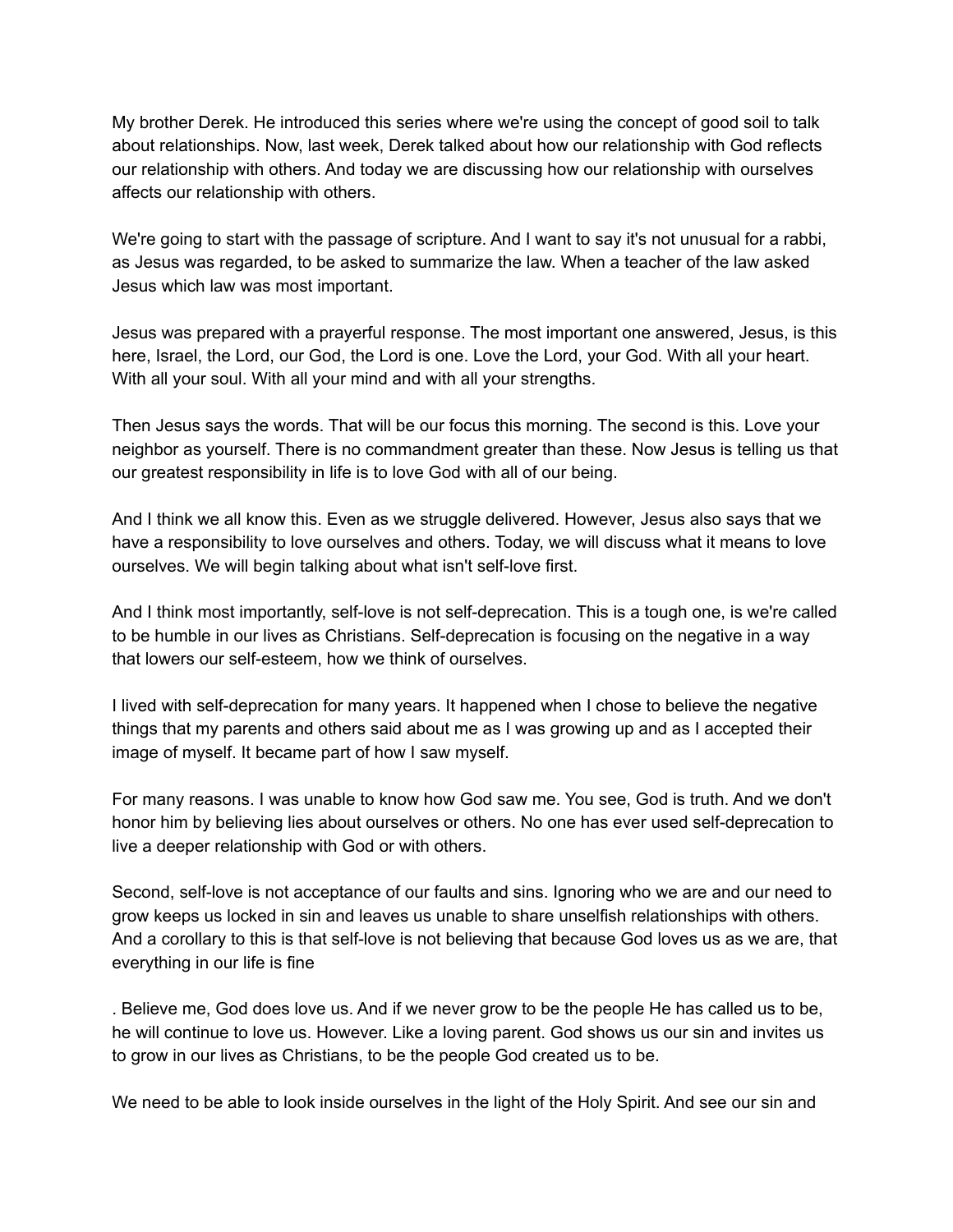accept who we really are. And having done that, we need to work with God through the Holy Spirit that He so generously gives us.

To leave behind our sinful ways and grow as Christians. In so doing, we honor God and prepare ourselves to establish honest and caring relationships with others. You see, if we don't first understand ourselves and who we are, if we don't accept the truth about ourselves.

And if we aren't willing to be growing in the power of the Holy Spirit. Then all those things inside of us hinder our relationships with others. I want to turn now. We've looked at what is not self-love. Now we want to look at the biblical understanding of what self-love is.

And we'll turn to the Apostle Paul and the book of Romans. Paul wrote. And hope does not put us to shame because God's love has been poured out into our hearts, through the Holy Spirit who has been given to us.

You see, God is truth and he will only speak the truth to you and I. When God invites us to look at ourselves, we will see ourselves as God sees us. I remember the first time that I had a real encounter with God.

I was. Little over eight years old, and my mother had died. And. In the darkness of that moment, I turned to God. I don't know why. It's not that we had established good relationships and prayer or church going or anything in our family.

But for some reason I just turned to God. And the power of the Holy Spirit came upon me in a way that sustained be through the experience. But what I remembered. Is. There is a spirit came upon me.

I saw the darkness within me. Now. I don't want this to sound wrong. But when I saw that darkness, I did not feel shame. You see, even as God revealed the truth about my life. He also revealed the depth of his love for me.

When God shows us our faults and where we need to grow. He does so lovingly. And that love frees us from shame. And enables us to use the power of the spirit as we grow in his love. Biblical self-love begins with the knowledge of what God has done for us.

You see at just the right time when we were still powerless. Christ died for the ungodly. Very rarely will anyone die for a righteous person, though. For a good person. Someone might possibly dare to dine. But God demonstrated his love for us in the US while we were still sinners.

Christ died. For us. If I become focused on my sins, I lose sight of what God has done and is doing in me. While I am lost in sin, I cannot establish loving and honest relationships with others. In fact, focusing on my sin and my shortcomings is a strong path to self deprecation.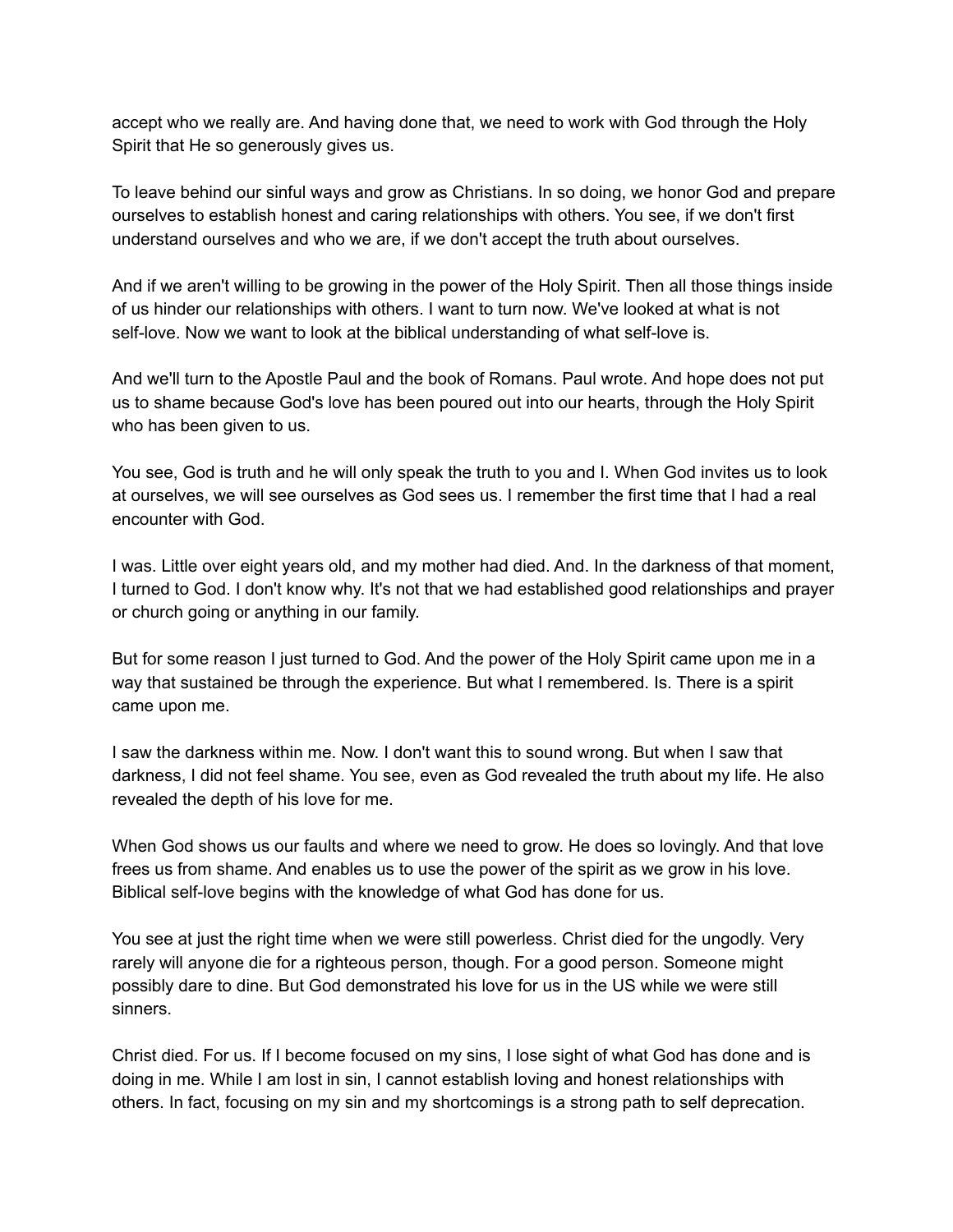I invite each of you to look within, through the power of the living spirit, and to focus on God's truth about your life. Jesus died on the cross for me and each of you, not because of our goodness.

But because of his deep love for us. That love. Allows me to see the truth of my life. And surrender to the Life-Changing Power of the Holy Spirit. And it also shows me. What an honest, loving relationship is like.

Next Scripture. Since we have been justified by his blood, how much more shall we be saved from God's wrath through him? For if, while we were God's enemies, we were reconciled to Him through the death of his son.

How much more, having been reconciled, shall we be saved through his life? Not only is this so, but we also boast in God through our Lord Jesus Christ, through whom we have now received reconciliation. When I hear these words, I'm reminded of two things.

The first was a very good preacher. My senior pastor. Who, after I preached one Sunday on the Blood of Christ, questioned whether talking about the blood of Christ is relevant today. I honestly suspect that for many people he was right.

However, I shall never be ashamed of the blood of Christ. You see, I have life eternal. Only because of what Jesus did for me. His blood shed on the cross frees me to be made whole before God. And it allows me to serve God.

As one who has been saved by Greece. Secondly, I remember that Paul wrote these words. Knowing that he was a killer of Christians. This darkness weighed heavily on Paul, and these words are Paul's testimony of how the blood of Christ freed him from his dark past and allowed him to grow in God's love.

They are a humble reminder that God meets us where we are and frees us to live a life that witnesses to His power and love. If we now have a small vision of what self-love means, I want to finish by talking about how we become self loving and how it reflects our love for others.

First to become self loving. We acknowledge that we are sinners who have faults and failures. God shows us that a relationship begins with honesty. And as we see who we truly are and accept God's forgiveness. We are free to be ourselves in relationship with others.

Secondly, we are growing with the hope we have in Jesus. We recognize that God has given us the Holy Spirit. Do you understand what I'm saying? God has gifted to you the Holy Spirit to help each of us grow and become more like Jesus.

We understand the true relationships involves forgiveness. And Greece. And as for given people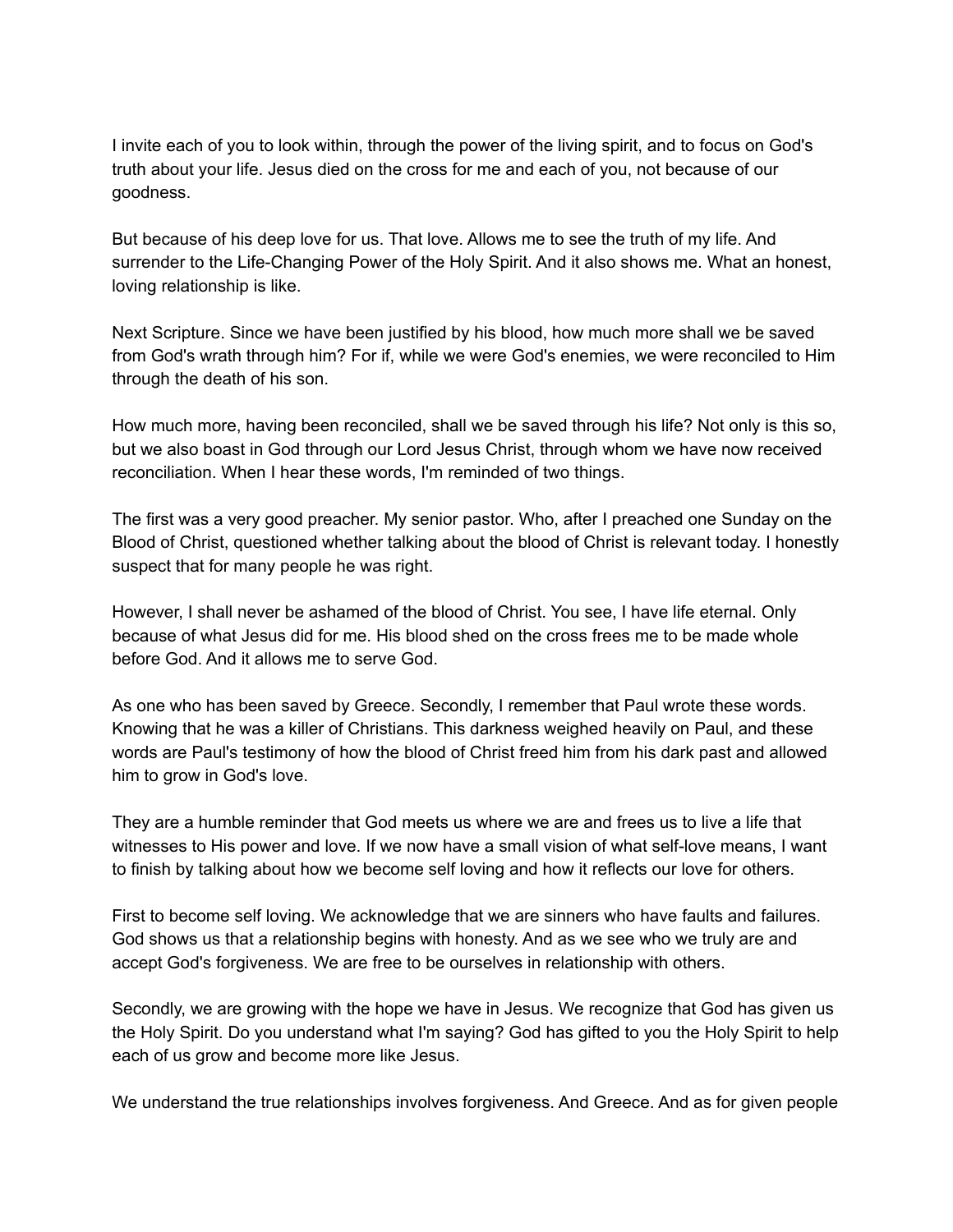who live in Greece were able to share those gifts with others. Thirdly, seeing ourselves. Are we okay? 944 Okay. Thirdly, seeing ourselves through God's eyes helps us to see others through God's love.

When we see ourselves as forgiven and loved, we can see others as needing God's love and forgiveness. We no longer see them as sinners who are unworthy, but as children of God for whom Christ has also died. And this enables us to form relationships that are grounded.

I loved the days when I trusted my memory. In our knowledge of ourselves and God's love for all. This type of relationship is authentic and powered in God's amazing love. Now it's important in forming genuine relationships that we don't see others as people.

We need to change. This is important, as you and I. And not change anyone. Do you hear what I'm saying? I can't even change myself. Without God's help. So I certainly cannot change others. And when I realized that it is the power of God working within me that has changed my life.

Then I understand that I am incapable of change without God's power. I truly understand that God is not calling me to change others. My task is to sincerely love others. And to invite them to receive the Life-Changing Power of the Spirit.

It is important that we use discernment in this process. Too many people believe that once they are married, they can fix all their spouses problems. Anyone here ever thought that? Well, I can't see any of you anyway. But looks like you all have good relationships.

Not only is this untrue, but it can lead to broken relationships. When we fail to fix them, whenever we try to change others, it will only lead to resistance and worsen our relationship. But finally, I have to say that we must be discerning in our relationships.

If another person shares our sin, we may find ourselves being drawn back into the sin. Rather than showing them the genuine and life changing love of God. What I mean by that is simply that. If my sin is an example.

Drinking. It's not a good thing to establish a relationship with a drunk. Not until I have found the strength in myself to change and to be free from that problem. But brothers and sisters, this is the way in which we establish honest and deep relationships.

Let us be in prayer. Almighty and precious God, our Heavenly Father. We are so grateful to you. For all that you have done. And they're still doing within us. Father. The power of a living relationship with you is that you become a part of our lives, a part of who we are.

It's not that you do something and then say Go your way. But every moment you're here, working with us, loving us, encouraging us, blessing us. And for that, we are grateful. Help us to